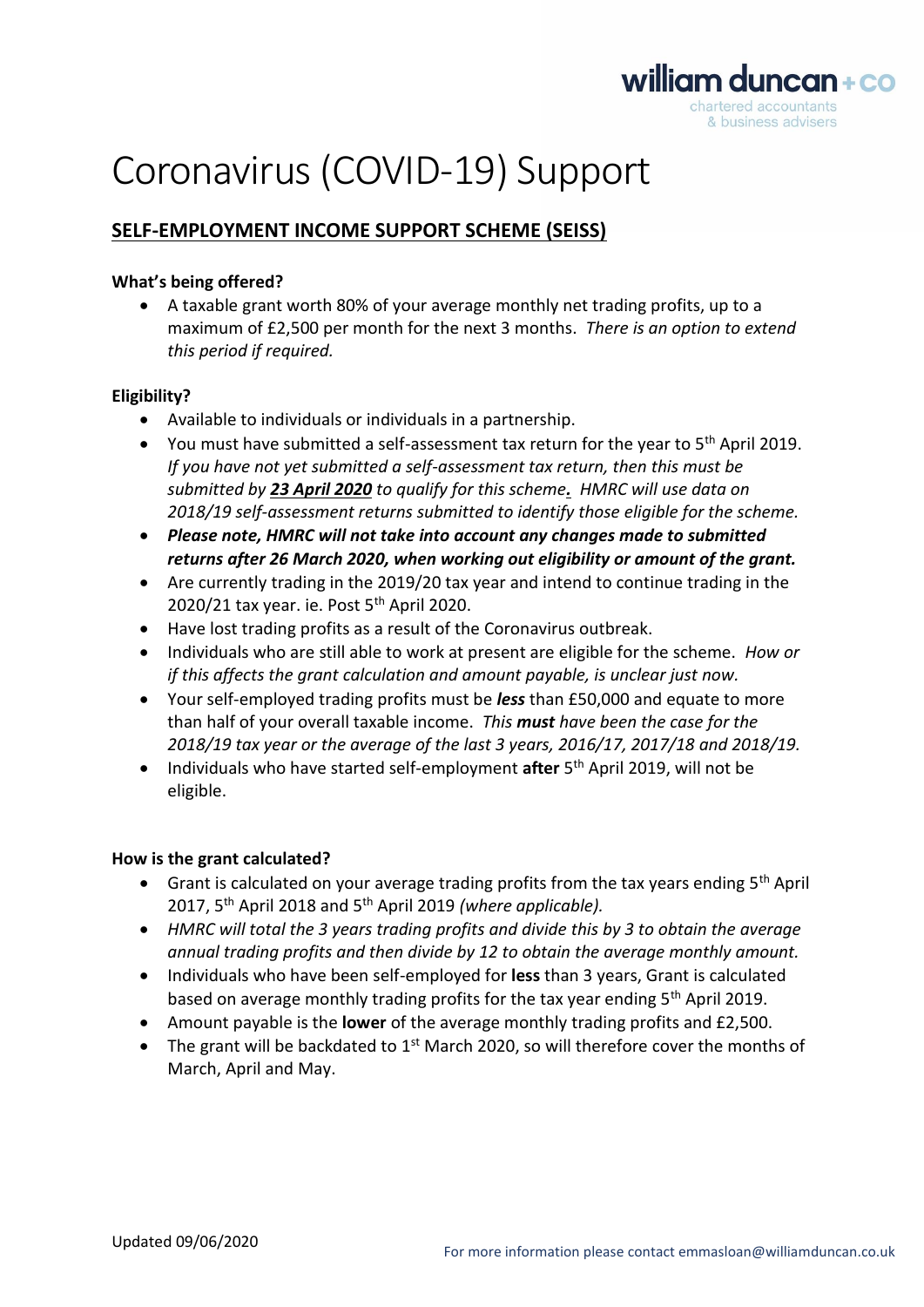

# Coronavirus (COVID-19) Support

#### **How to claim?**

- You **cannot** apply for this scheme.
- HMRC will administer this scheme and will contact you if you are eligible, to complete an online application. *No confirmed timescale on this, HMRC are advising individuals not to contact them*.
- *Please be vigilant of scam texts, calls and emails claiming to be from HMRC and asking you to click on a link or give out personal information. This scheme will only be accessed through GOV.UK*

#### **When will I receive?**

- It is unclear when the grant will be payable. Most common view, is around 10 weeks, early June time.
- The grant amount will be paid in one instalment and directly into your bank account.

#### **Other points to note**

- The grant is taxable income and will require to be declared in your self-assessment tax return for the year ended  $5<sup>th</sup>$  April 2021, with tax payable by 31 $<sup>st</sup>$  January 2022.</sup>
- For individuals who claim tax credits, the grant amount should be included in any claim.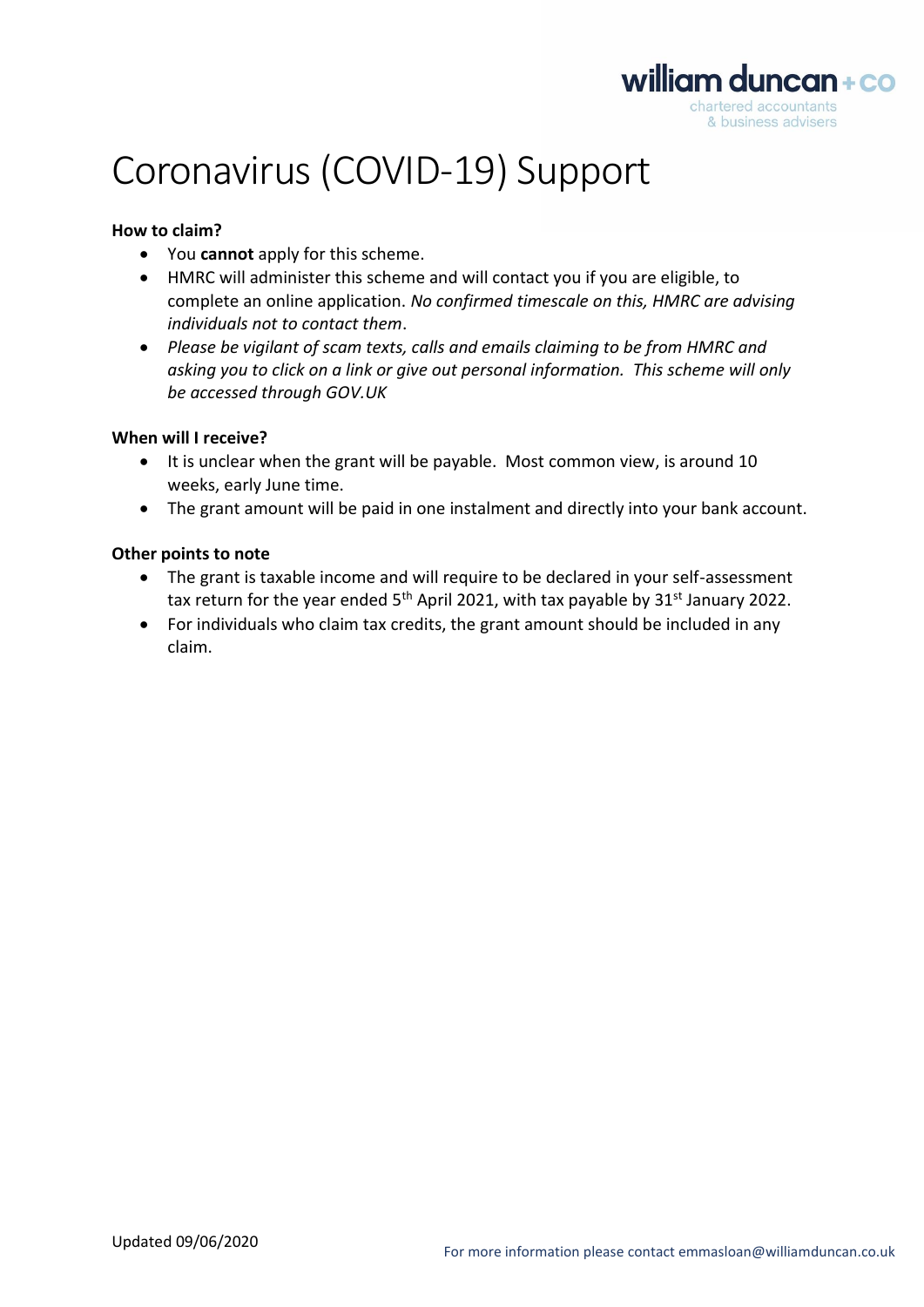

# Coronavirus (COVID-19) Support

### **NEWLY SELF-EMPLOYED HARDSHIP FUND**

#### **What's being offered?**

• Grants of £2,000 will be available for the recently self-employed who do not qualify for any other COVID-19 related business support and are suffering financial hardship.

#### **Eligibility?**

- Individuals who registered for self-employment post 5th April 2019 and did not file a 2018/19 self-assessment return.
- Derive over 50% of income from self-employment.
- Have trading profits below £50,000 in financial year 2019-20.
- Can provide evidence of active trading up to March 2020 and intend to continue trading in the tax year 2020-21.
- Have lost business due to coronavirus and are experiencing personal financial hardship as a result.
- Do not qualify for other COVID-19 related business support (including the Business Interruption Loan Scheme, Bounce Back Loan for small businesses, Employer Job Retention Schemes, HMRC Self-Employment Income Support Scheme, Non-Domestic Rates relief, Small Business Grant or other business support)
- Are not yet in receipt of state benefits payments (Universal Credit, Statutory Sick Pay, Employment and Support Allowance, Job Seekers' Allowance, Income Support) or have applied for but not yet started receiving Universal Credit.
- Trade as self-employed, not as a limited company or partnership.
- Have taken steps to limit costs and expenditure (including through schemes such as VAT deferral and seeking a mortgage payment holiday).
- Do not have access to sufficient savings or other sources of income to meet basic needs.

#### **How to claim?**

• Online application process will be available on local authority websites from Thursday 30th April.

#### **When will I receive?**

• Councils are aiming to pay out grant funds within 10 working days upon receipt of application.